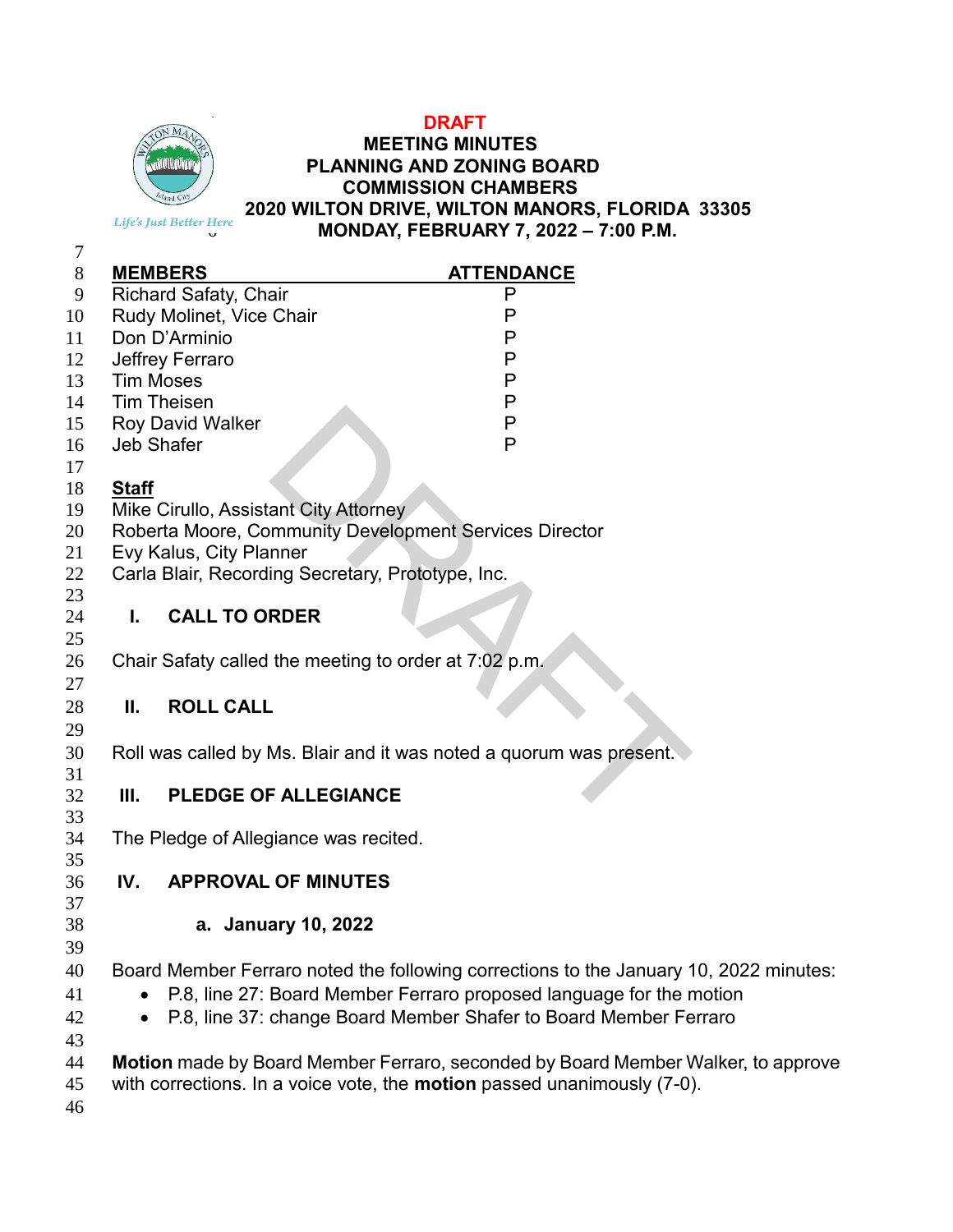### **V. PUBLIC COMMENTS**

At this time Chair Safaty opened public comment.

 Mark Seymour, 2301 Wilton Drive, addressed Item VI.b, for which Hunters Nightclub is the subject property. He identified himself as a principal owner of the business. He advised that the improvements requested in this Item will give the nightclub greater flexibility in hosting special events and fundraisers, and emphasized the importance of community to its business model.

 With no other individuals wishing to speak at this time, Chair Safaty closed public comment.

 Chair Safaty also welcomed Vice Mayor Paul Rolli, who was present at the meeting via Zoom.

## **VI. QUASI-JUDICIAL PUBLIC HEARING**

 Assistant City Attorney Mike Cirullo explained the Quasi-Judicial process, stating that those wishing to speak on any application should raise their right hand and be sworn in. Attorney Cirullo performed the swearing-in for the hearing.

- a. CU 22-01
- Wilton Andrews Office LLC
- 1840 SE 1 Avenue
- Fort Lauderdale, FL 33316

 Jeffrey Buak, Esquire, Agent, representing property owner, Wilton Andrews Office LLC., is requesting conditional use approval for proposed medical marijuana retail center to be located at 1985 N. Andrews Avenue. velcomed Vice Mayor Paul Rolli, who was present a<br>
ICIAL PUBLIC HEARING<br>
rney Mike Cirullo explained the Quasi-Judicial pro<br>
beak on any application should raise their right hand<br>
formed the swearing-in for the hearing.<br>
2

 Applicant

 Jeffrey Buak, representing the Applicant, advised that the Applicant wished to show a brief presentation on the Item.

 Eric Sevell, Applicant, Director of Operations for Green Dragon Florida, explained that the company has two (2) cultivation facilities in Florida, which will allow them to provide a wide range of products. At present there are three (3) approved stores in Florida, which

- they hope to increase soon.
- 

 The Office of Medical Marijuana Use registers and tracks the individuals who purchase medical marijuana and addresses some of the concerns that citizens might have. This Office approves a physician-submitted document and tracks the amount of product an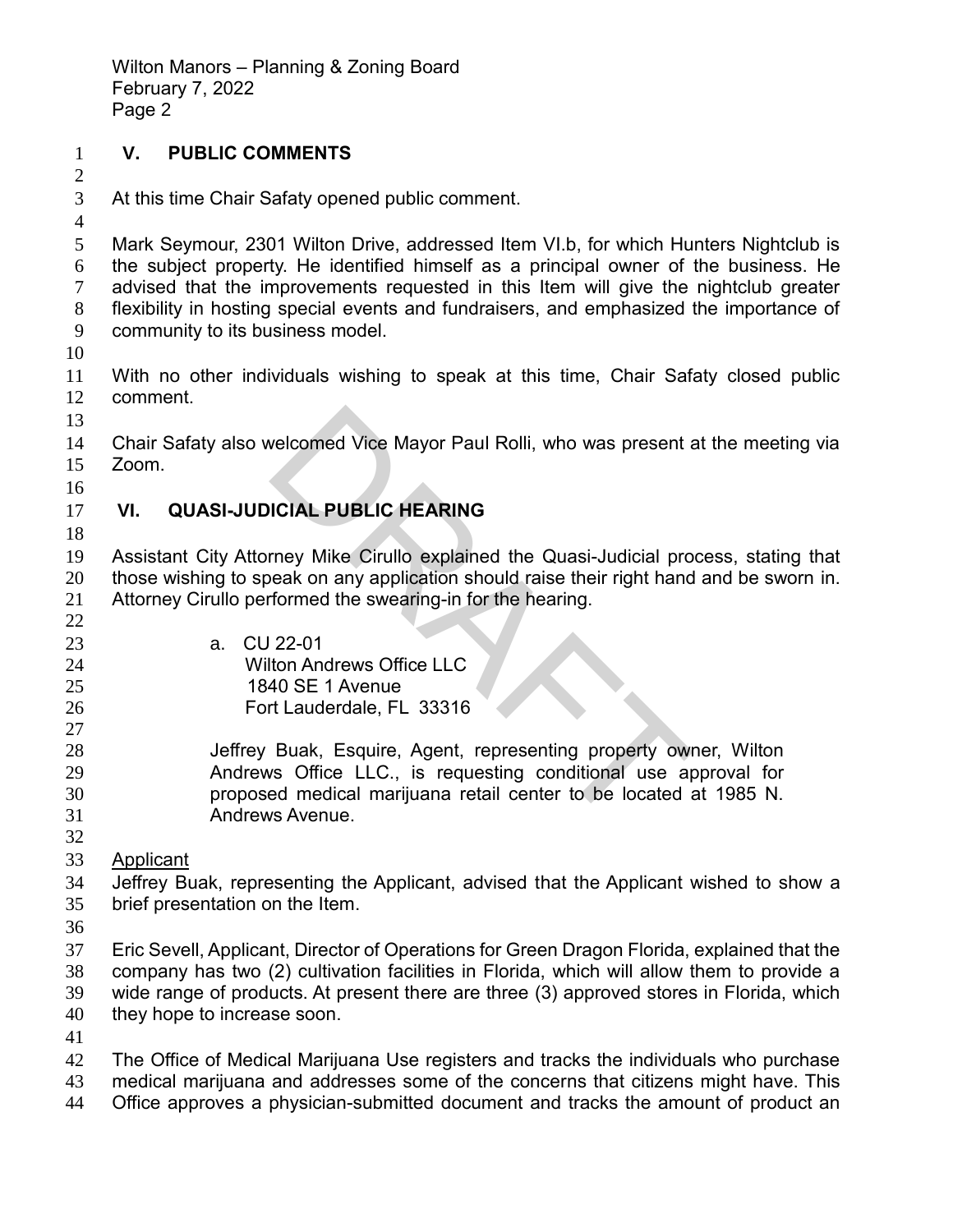- individual purchases. It also regulates security, providing for the use of unmarked vehicles for drop-off and delivery of product. Cages are used to secure back stock and cash is
- kept in smart safes. Both wired and wireless alarms are in use at facilities.
- 
- Mr. Sevell briefly reviewed the Site Plan for the business, which was approved before Green Dragon Florida secured use of the space. The Site Plan offers a transit-friendly orientation, and the parcel is zoned for mixed use so its owners can retain office space.
- 

 Mr. Sevell emphasized his intent to take the surrounding community seriously, recalling that he had attended meetings of both the Westside Association and Central Association. He has also met with the Wilton Manors Police Department. He hoped that the business

- can be an ally to the City.
- 
- Questions for Applicant

 Vice Chair Molinet requested additional information on the business' intent to use both roll-down shutters and impact-resistant glass. Mr. Sevell replied that this is an internal cant<br>requested additional information on the business'<br>and impact-resistant glass. Mr. Sevell replied that<br>larified that the shutters are located on the inside we<br>callus showed a PowerPoint presentation on the Iter<br>tional

- requirement, and clarified that the shutters are located on the inside would not be in use
- during the day.
- 
- Staff

 City Planner Evy Kalus showed a PowerPoint presentation on the Item, stating that the 22 request is for conditional use approval for a medical marijuana retail center on the ground

floor of a two (2) –story commercial building that is currently under construction. Tenant

space is approximately two thousand nine hundred and sixty-seven (2967) square feet.

The subject parcel is at the southwest corner of NW 20 Street and N Andrews Avenue

and is approximately zero point four five (0.45) acre. The proposed tenant is Green

- Dragon Florida.
- 

 On September 14, 2020, the Planning and Zoning Board approved Site Plan SP 20-01 for an eight thousand two hundred and nineteen (8219) square foot, two (2) –story commercial facility at the location. The parcel's plat note restricts a non-vehicular access line on the underlying plat, which was amended by Resolution 2020-81 by the City Commission on October 27, 2020. A building permit was issued on April 6, 2021 for construction of the building on the subject parcel.

 The parcel is zoned Transit Oriented Corridor West (TOC-W). Medical Marijuana Retail Center is a conditional use in that district per Article 30-30 of the City's Unified Land Development Regulations (ULDR). The TOC-W zoning district includes a distance requirement: a medical marijuana retail facility shall not be permitted unless the closest projection of the building or outdoor sales area, if any, measures a minimum of five hundred (500) feet to any public or private elementary, middle, or secondary school or child day care facility. The Applicant has provided a special purpose radius survey indicating that the subject parcel exceeds this distance from any such facilities.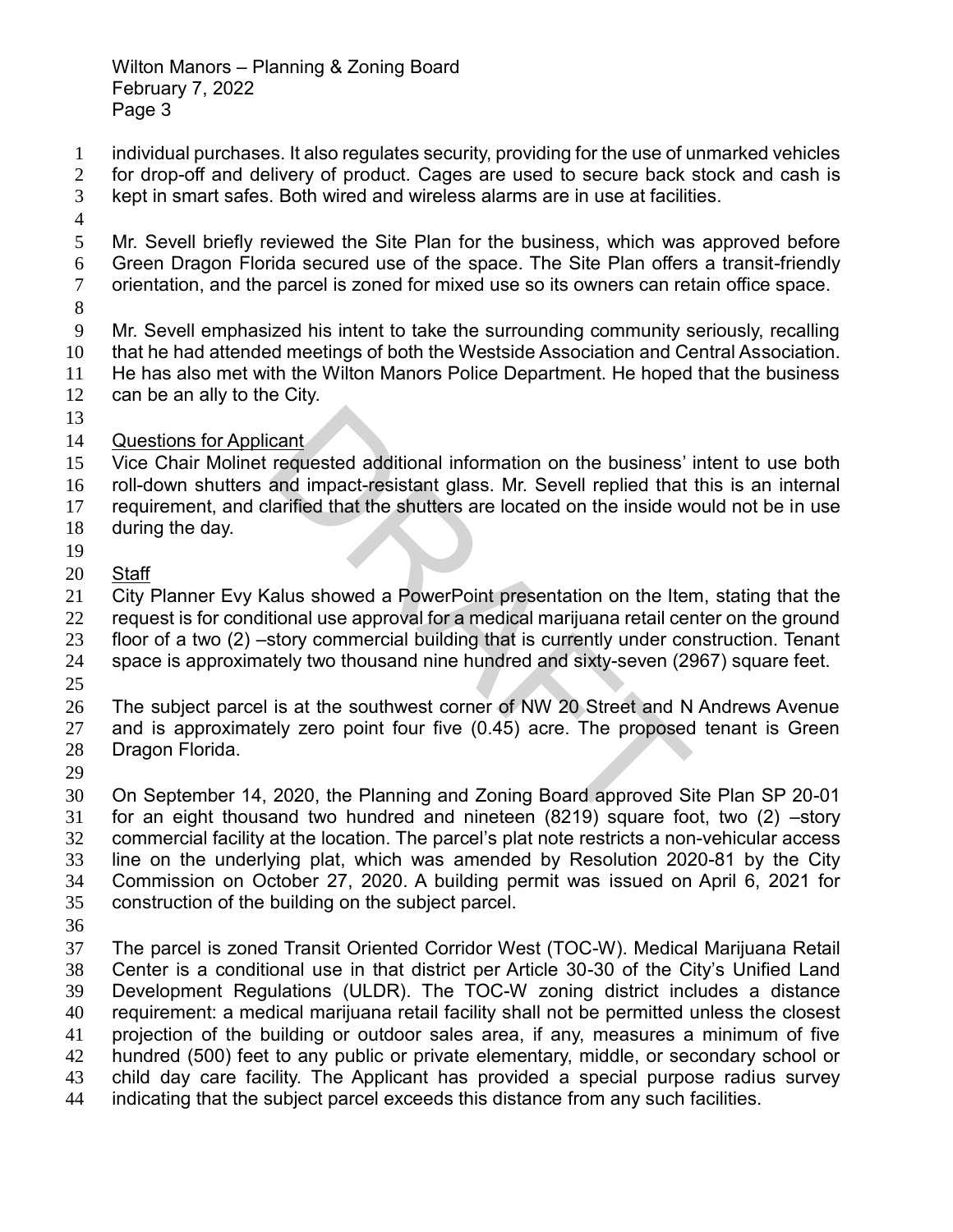City Planner Kalus concluded that the proposed use is consistent with Article 30 upon approval of conditional use by the Planning and Zoning Board. She provided the Board members with copies of the radius map, as well as the Site Plan previously approved by the Board and a copy of the tentative floor plan. The tenant will occupy the ground floor space as sole tenant.

 Conditional use is found in Article 105 of the City's ULDR. These uses may be compatible with other land uses permitted in a zoning district; however, because of unique characteristics and potential impacts on the surrounding neighborhood and the City as a whole, these uses require individual review of their location, design, configuration, and/or operation in order to interpret whether or not the use is appropriate at its particular location. The Planning and Zoning Board shall deny, approve, or approve with conditions as it deems necessary in order for the proposed use to meet the standards set forth as review criteria, which include:

- 16 Proposed use shall be consistent with the City's Comprehensive Plan
- Establishment, maintenance, or operation of the proposed use shall not be detrimental to or endanger the public health, safety, or comfort of general welfare
- Proposed use shall not diminish the use or enjoyment of other property in the immediate neighborhood for purposes permitted in the district
- Establishment of the conditional use shall not impede the normal and orderly development and approval of surrounding properties for the uses permitted in the zoning district
- Proposed use shall not diminish property values in the neighborhood
- Adequate utilities, roadway access, drainage, and other necessary facilities already existing shall be provided by the Applicant or programmed to serve the proposed use ing and Zoning Board shall deny, approve, or appro<br>sary in order for the proposed use to meet the stan<br>ch include:<br>se shall be consistent with the City's Comprehensive<br>mt, maintenance, or operation of the proposed<br>to or en
- Adequate measures already exist or shall be taken to provide ingress and egress to the proposed use in a manner that minimizes traffic congestion in the public streets and provide safe and adequate pedestrian and vehicular circulation
- Proposed use shall be consistent with community character or the immediate neighbor of the proposed development
- Development of the proposed use shall not adversely affect known archaeological or historic cultural resources located on or off the parcel proposed for development
- Design of the proposed use shall minimize adverse effects, including visual impacts of the proposed use, on adjacent property
- Applicant has financial/technical capacity to complete, operate, and maintain the conditional use as proposed and has made adequate legal provisions to guarantee the provision, development, and maintenance of any buffers, landscaping, public open space, or other improvements associated with the use
- Proposed use shall meet all other standards set forth in the ULDR that apply to its zoning and the zoning district in which it is located
-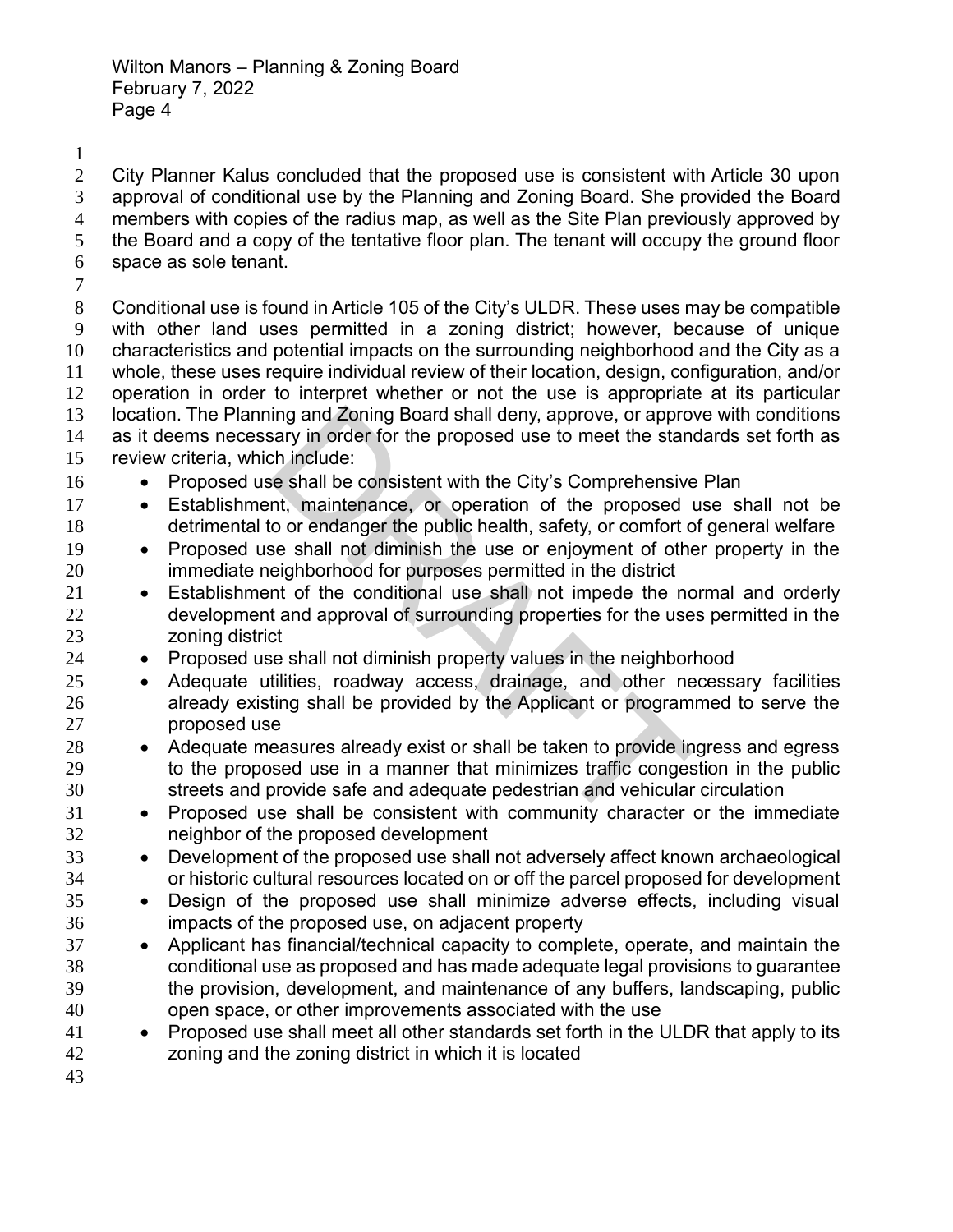Staff's analysis of these criteria has found that the proposed use is consistent with other Green Dragon locations in Palm Beach County. There are no public safety concerns. Andrews Avenue is a commercial corridor within the City and there is an existing pharmacy adjacent to the subject parcel, where it has been for at least ten (10) years. The building under construction is seventy-four point zero three (74.03) feet from the abutting single-family parcel to the rear, which is forty-five point three six (45.36) feet more than the required setback of twenty-eight point six (28.6) feet or the height of the building, whichever is greater. There is also a six (6) foot masonry wall abutting the single-family home along the rear property line.

 The building is approximately one hundred thirty-five (135) feet from the multi-family building located across N Andrews Avenue to the east. Site Plan SP 20-1 was approved for this parcel by the Planning and Zoning Board on September 14, 2020 and includes an entry on N Andrews Avenue and an entry and exit on NW 20 Street. The design of the exit onto NW 20 Street prohibits left turns into the Westside neighborhood. Building permits WM 21-001507, WM 20-001276, and WM 20-00137 have already been issued for access and paving for the commercial building currently under construction. The e Planning and Zoning Board on September 14, 202<br>s Avenue and an entry and exit on NW 20 Street.<br>Street prohibits left turns into the Westside neighl<br>1507, WM 20-001276, and WM 20-00137 have already<br>1507, WM 20-001276, and

proposed use meets all other standards as set forth in the City's ULDR.

 Staff's recommendation, based on the criteria set forth in Article 105-040 of the ULDR, the Development Review Committee (DRC) has determined that CU 22-01 is consistent 22 with the development standards set forth in the ULDR and recommends approval of the conditional use application for the proposed medical marijuana retail center, subject to the following conditions:

- 1985 N Andrews Avenue is subject to conditions associated with SP 20-01 as approved by the Planning and Zoning Board on September 14, 2020
- This approval applies only to Green Dragon and any changes to the proposed 28 tenant will require conditional approval specific to that tenant if applicable
- Approval is based on the application and association of documents by the Applicant
- 

Questions of Staff

 Board Member Theisen asked if the Applicant has submitted a Site Plan for this specific retail space as opposed to being for the building as a whole. Planner Kalus replied that the Site Plan recently approved for the building under construction would satisfy the Site Plan requirement.

 Board Member Theisen also recalled that at a previous meeting, there was discussion of how the Applicant might need to take specific steps to comply with state law, such as darkening the business' windows, which are not consistent with City Code. Planner Kalus stated that the Applicant was able to provide the covers required by the state in another

- way, and therefore will not need to seek a variance to tint its windows.
-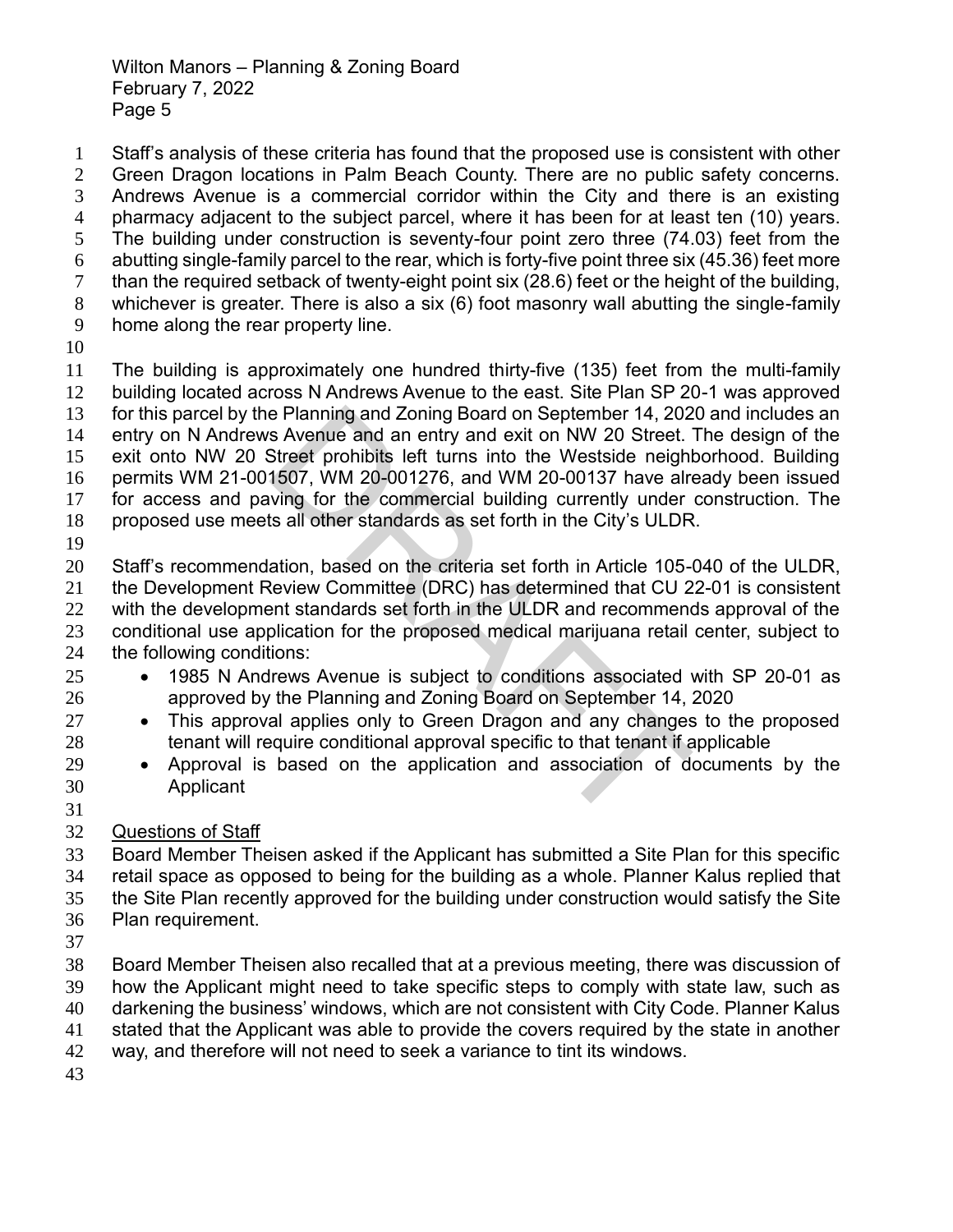It was noted that when the Board approved the Site Plan for the Application, there had been concerns for the privacy of the residential community located behind the subject parcel. While the Applicant plans to construct a six (6) foot wall, there was a question regarding whether or not they also planned to provide vegetation along the wall. Planner Kalus replied that as part of Site Plan approval, the Applicant is required to put landscaping in the setback between the wall and the parking lot. Planner Kalus added that should another tenant move into the building, the City would need to ensure they also meet all conditional use requirements. Community Development Services Director Roberta Moore advised that conditional use typically indicates the business for which it is approved. This is not specific to the Applicant at hand. Chair Safaty observed that if recreational marijuana becomes legal in Florida, this may

 require a different licensing procedure for locations where the product is sold, and the City may need to determine whether or not this would be a permitted use in some areas. Planner Kalus confirmed this as well, explaining that tonight's Application is limited to

- medical marijuana only.
- 
- Public Comment
- At this time Chair Safaty opened public comment.
- 

 Mark Thomas, 132 NW 20 Street, stated that he lives next door to the proposed project and would be the person most affected by its development. He expressed concern that there would be a negative effect on his and other property values in the adjacent neighborhood, and that placing a large medical cannabis retail location at the entrance of a residential neighborhood was inappropriate. ved that if recreational marijuana becomes legal in<br>licensing procedure for locations where the produce<br>termine whether or not this would be a permitted u<br>firmed this as well, explaining that tonight's Applic<br>only.<br>Safaty

- 
- 
- Mr. Thomas also advised he was concerned about traffic, and did not believe that drivers would follow the "right turn only" instruction when leaving the subject parcel's parking lot.
- He concluded that there is supposed to be a seven (7) foot setback of the subject property to his, which has been reduced to five (5) feet and then to three (3) feet with an overhang.
- 
- With no other individuals wishing to speak at this time, Chair Safaty closed public comment.
- 

 Board Member Ferraro asked if the other Green Dragon locations in South Florida are physically similar to the proposed Wilton Manors location. Planner Kalus replied that she did not know where the other facilities are located.

 Board Member Ferraro also requested more information regarding the setback issue raised during public comment. Planner Kalus replied that the subject site has not gone through final zoning for its landscaping, but confirmed that the landscape buffer would have to meet the specifications of the approved Site Plan and construction plans.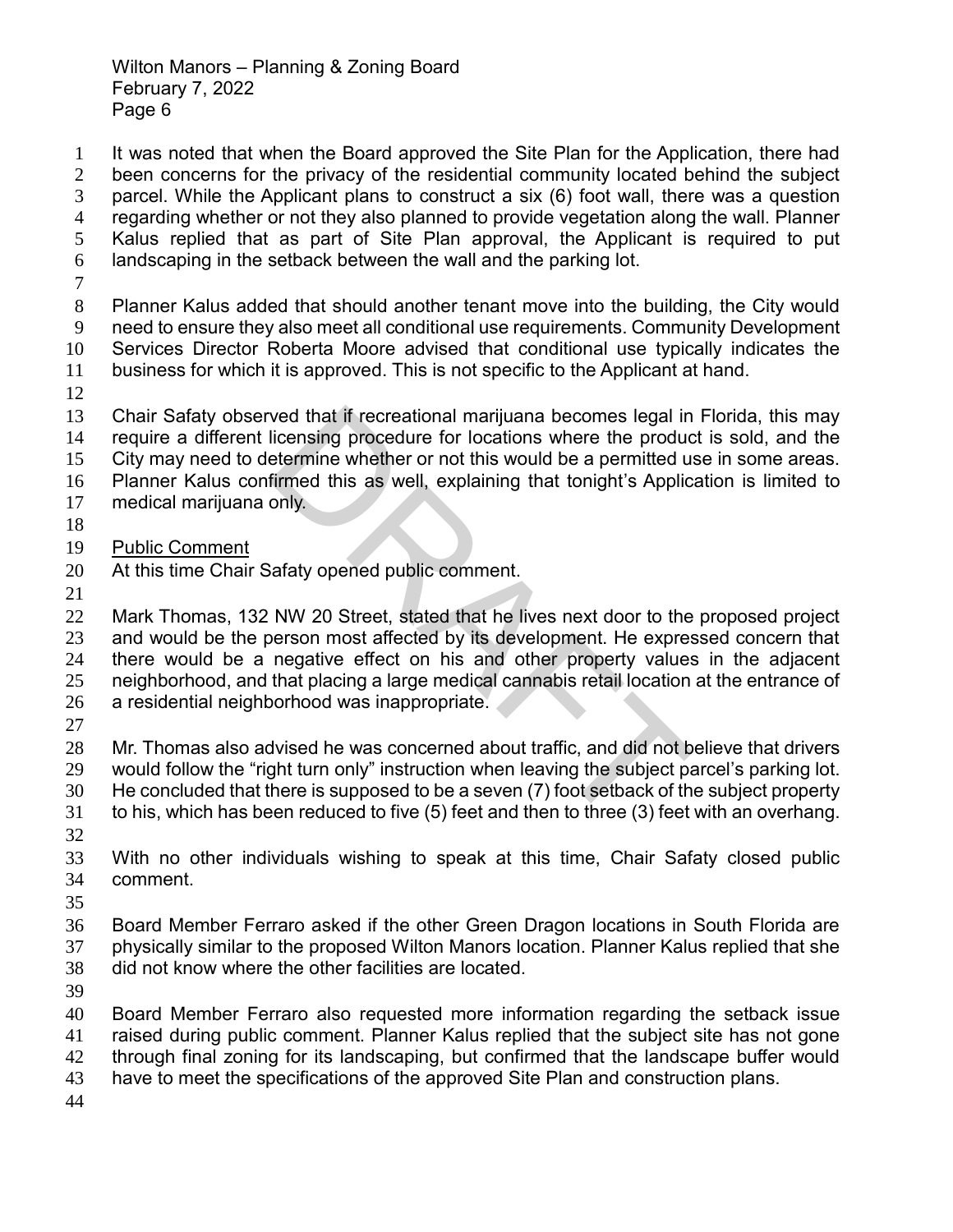- Board Member Ferraro also asked if there are any changes that can be made to 20 Street to prevent traffic from turning left or making a U-turn out of the subject site. Planner Kalus explained that there will be a concrete panel, and the roadway has a landscaping island. There is also a concrete divider on the street. Board Member Ferraro suggested that the Police Department could be asked to monitor traffic in the subject area and determine if traffic is complying with turning requirements. If this is not the case, these issued could be addressed in the future. Director Moore stated that the traffic issue was discussed at length at the DRC level, as both residents and Staff had expressed concern with the right turn requirement. There was nothing more that the City could require, based on discussions with the City's Emergency Management/Utilities Director. The Chief of Police and the City's engineering consultant participated in these conversations as well.
- 
- Director Moore concluded that the City is limited by Broward County regulations. When the Application first came before the DRC in 2020, Staff did as much as possible to help ated in these conversations as well.<br>
Icluded that the City is limited by Broward County r<br>
came before the DRC in 2020, Staff did as much a<br>
sof additional traffic near the site.<br>
suggested that the Applicant could work t
- alleviate the effects of additional traffic near the site.
- 

 Vice Chair Molinet suggested that the Applicant could work to educate customers about traffic requirements and act as a good neighbor and business owner. He also agreed with

the proposal that the City's Police Department could enforce traffic laws near the site.

22 Director Moore noted that one component of the project is ongoing communication with

- 23 the Police Department to ensure there are no safety issues once a development has been
- finalized.
- 

Vice Chair Molinet requested clarification that the Applicant would not receive a Certificate

27 of Occupancy (CO) for the property unless landscaping is implemented correctly. Director Moore confirmed this, adding that a condition of approval will require the Applicant to

 maintain landscaping materials in perpetuity. Any Code violation would trigger the Special Magistrate process if not addressed by the property owner.

 Board Member Theisen advised that traffic was addressed not only at the DRC level but during the Site Plan discussion by the Board. He pointed out that Broward County is responsible for the traffic issue, as the County prohibits turns directly from Andrews Avenue into the subject parking lot. He proposed that the Mayor and City Manager need engage Broward County to relax this prohibition.

 Mr. Sevell, Applicant, addressed some of the concerns raised by the Board, noting that while the company's legal name is Green Dragon Florida, LLC, they also have a D/B/A of Green Dragon. With respect to the window tinting, he clarified that the business is not required to frost or obscure windows, which means they can comply with both state and City regulations.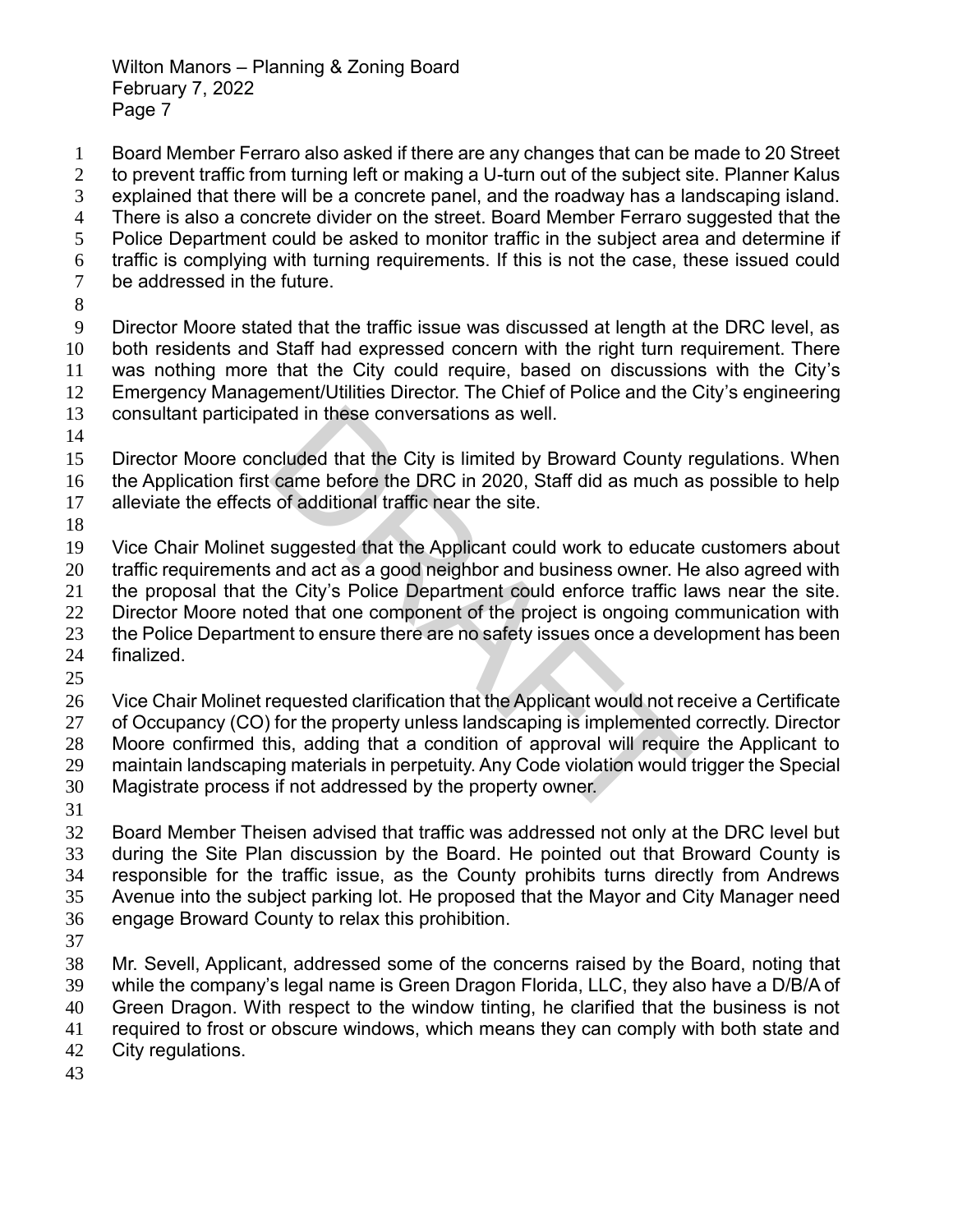Regarding concerns with property values and crime, Mr. Sevell continued that the business has several security protocols. Their intent is to create a local culture where issues such as trespassing do not arise. He also agreed that the business could speak to its customers and encourage them to follow traffic requirements by using the appropriate

- entrance or exit.
- 

 Chair Safaty asked if Green Dragon currently has any other applications active within Broward County. Mr. Sevell replied that there are none at present, noting that many Broward County municipalities have banned dispensaries.

 Board Member Theisen commented that he was comfortable supporting the Application because he had spoken to the Chief of Police, as well as City Staff, and had attended DRC meetings and other public outreach. He emphasized that the individual business should be taken into consideration as well as the type of business.

 Board Member Moses recommended that Mr. Sevell reach out to Mr. Thomas, who had shared his concerns during public comment, in order to address any ongoing issues. He

advised that while he was supportive of the project, he also understood the speaker's

- concerns.
- 

21 It was asked if Green Dragon will provide on-site security. Mr. Sevell replied that while 22 there are no armed guards on the premises, the company uses camera systems and special locks. He has reviewed the business' security plan with the Chief of Police.

 Board Member Moses again expressed concern with the Site Plan and the median, asking how the median was originally placed there. He suggested that in the future, the median could be extended to prevent left turns rather than simply requiring a right turn only. He noted, however, that this would not be the Applicant's responsibility. Director Moore recalled that this was discussed by Staff, and the Emergency Management/Utilities Director had indicated that the median could not be extended. She advised that she would look into this further and follow up with the Board members. Board Member Theisen observed that there will be signage on the site informing drivers that left turns are prohibited. If other public outreach. He emphasized that the in<br>o consideration as well as the type of business.<br>ses recommended that Mr. Sevell reach out to Mr.<br>is during public comment, in order to address any of<br>he was supportive o

 It was asked if, in the event of a business change, the City will need to amend the wording of its conditions so it no longer specifically names Green Dragon. Attorney Cirullo stated that the conditions could be amended to clarify that any changes to the proposed tenant would require additional review. He also clarified that approval is based on the Application's associate documentation, which specifically refers to medical marijuana. The business would not automatically be able to extend its service to recreational use, even if that use is permitted by state law, without going through a further application process.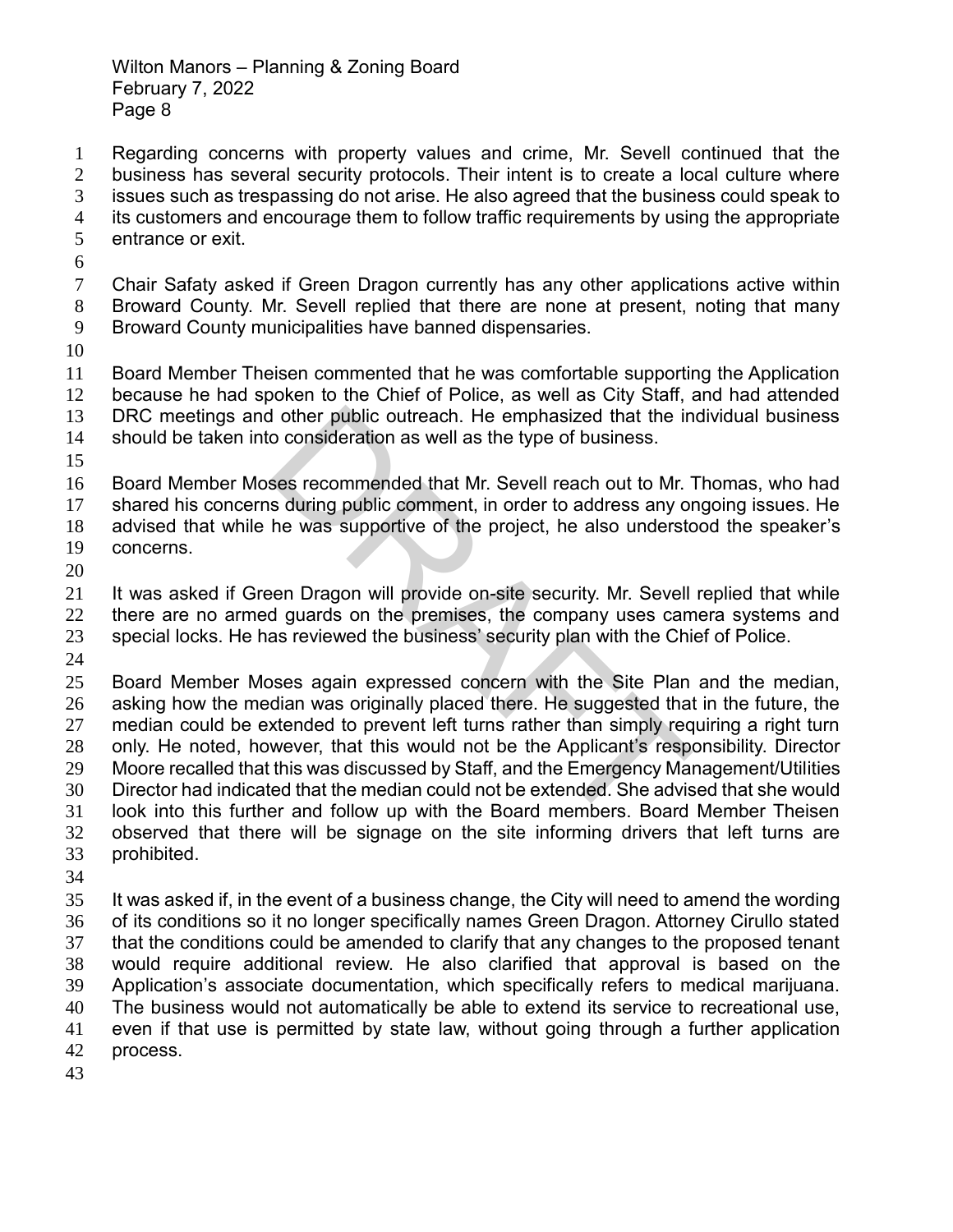- **Motion** made by Vice Chair Molinet, seconded by Board Member Walker, to approve. In a roll call vote, the **motion** passed unanimously (7-0).
- The Board took a brief recess from 8:06 p.m. to 8:15 p.m. b. SP 21-07 2262 Wilton Drive Owner LLC 2977 McFarlane Road, Suite 300 Miami, FL 33133 Jorge Espinal of Grass River Property LLC, representing property owner, 2262 Wilton Drive LLC, is requesting site plan approval for new service window and patio expansion for Hunters Nightclub located at 2200-2292 Wilton Drive. Applicant Jorge Espinal, representing the property owner (via Zoom), advised that a representative of Hunters Nightclub would make the presentation. Bill Hammel, representing the Applicant, stated that plans and documentation have been submitted for the installation of a service window and patio expansion at Hunters Nightclub. The patio was previously approved and will be expanded further. Questions of Applicant Board Member D'Arminio asked if the bollards and railing would be the same as other fixtures already on the property. Mr. Hammel confirmed this, explaining that the bollards are a safety feature in place to prevent cars from entering the area. The patio has been designed with an interlocking foundation system and steel reinforcements. Staff window and patio expansion for Hunters Nightclub<br>292 Wilton Drive.<br>esenting the property owner (via Zoom), advised that<br>b would make the presentation.<br>senting the Applicant, stated that plans and docume<br>installation of a s
- Planner Kalus showed a PowerPoint presentation on the Application, which requests Site Plan approval for a new service window with one hundred twenty (120) square feet of associated bar area and six hundred sixty-eight (668) square feet of outdoor patio area expansion. The proposed project is in an existing shopping center, The Shoppes at Wilton Manors, comprised of two (2) buildings totaling seventy-six thousand and twenty-three (76,023) square feet with three thousand eight hundred and twenty-three (3823) square feet of existing outdoor seating area and one thousand seven hundred and sixty-seven (1767) square feet of common area. The proposed service window with the associated bar and outdoor patio would be adjacent to the building at the southwest corner of the shopping center.
- 
- The property is located in the Wilton Drive Arts and Entertainment (WDAE) zoning district.
- The proposed window, associated bar, and outdoor patio expansion would be an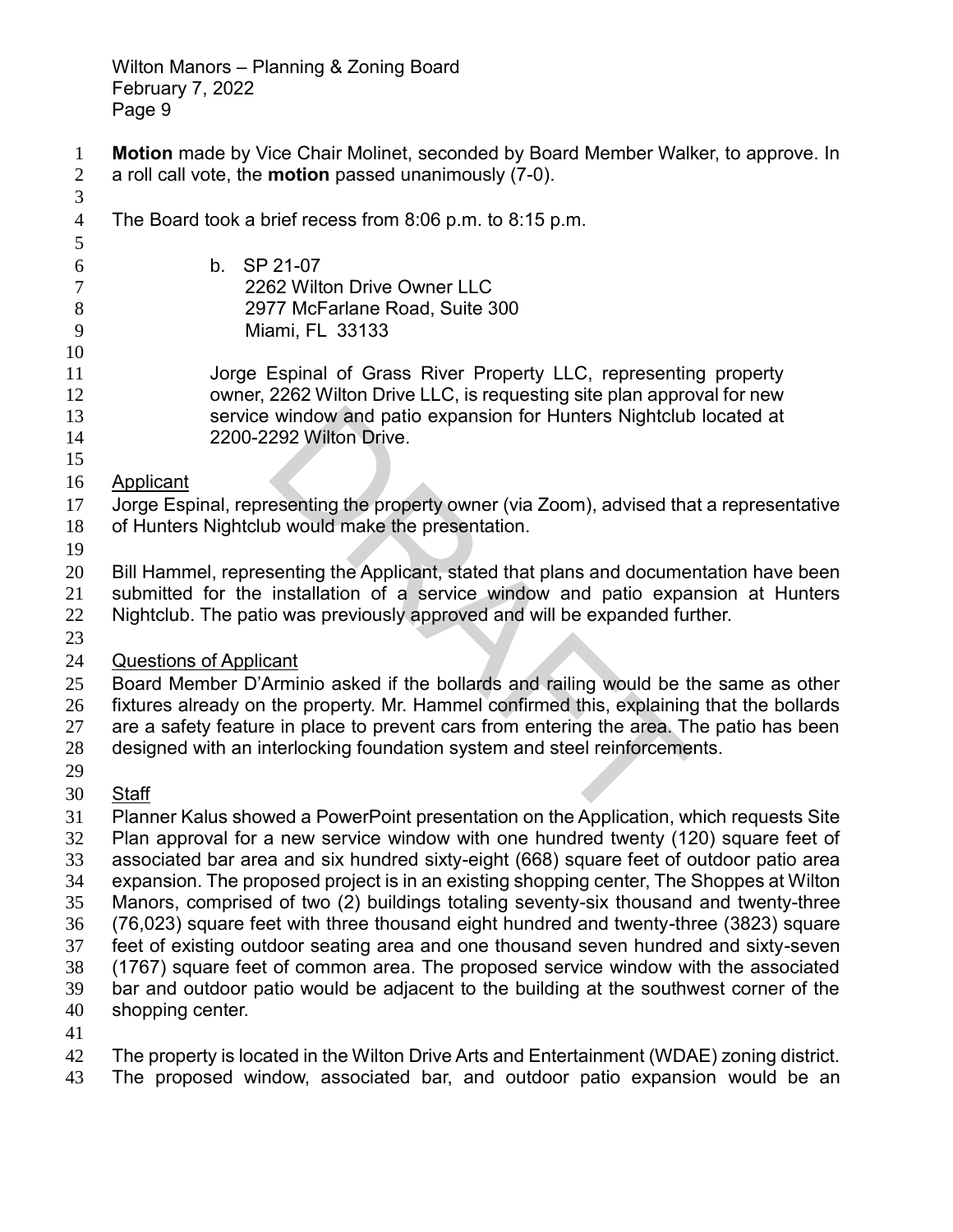- extension of the existing bar. The nightclub is consistent with uses permitted within the WDAE zoning district.
- 

 Planner Kalus reviewed the Site Plan with the proposed changes, explaining that the additions will eliminate four (4) standard-sized parking spaces and require three (3) additional standard spaces for the bar, lounge, and nightclub use. At present, there are twenty-nine thousand two hundred and sixty-two (29,262) square feet of retail use and nineteen thousand nine hundred and twenty-one (19,321) square feet of bar, lounge, or nightclub use that have been issued tax receipts within Wilton Manors. The retail use does not require parking spaces, while the bar, lounge, and nightclub uses require sixty- three (63) standard spaces and three (3) spaces that comply with the Americans with Disabilities Act (ADA). A total of one hundred ninety-one (191) standard spaces and ten (10) ADA-compliant spaces are proposed to be provided on-site.

 Pursuant to Article 150-40.E of the City's ULDR, which address retroactive vehicular use area landscaping, the owner of any parcel of land on which vehicular use existed prior to April 22, 1997 must meet at least fifty percent (50%) of the requirements of new vehicular use areas. The subject property has existed since 1958 and expanded in 1975. This Code section also notes, however, that a vehicular use area cannot be redesigned if the owner is unable to meet that requirement without reducing the number of required parking spaces. The owner must only comply with the maximum possible without reducing the number of required parking spaces. t spaces are proposed to be provided on-site.<br>150-40.E of the City's ULDR, which address retroache owner of any parcel of land on which vehicular u<br>t meet at least fifty percent (50%) of the requirement<br>ject property has e

 All standard and ADA-compliant parking spaces existing on-site have been allocated to existing and future Shoppes at Wilton Manors tenants. As tenants come in, the shopping center will update its spreadsheet to identify these tenants and Staff will recalculate parking to ensure that it remains adequate. Based on this, the Applicant does not require additional landscaping.

 Planner Kalus continued that based on ULDR criteria, the DRC recommends approval for a new service window with one hundred and twenty (120) square feet of associated bar area and six hundred and sixty-eight (668) square feet of outdoor patio area for Hunters Nightclub, subject to the following conditions:

- Per Article 85-30.C.3, the Site Plan will expire one (1) year from the date of final approval by the Planning and Zoning Board; expiration will automatically occur without further notice to the Applicant
- All utilities specific to the proposed service window, associated bar area, and outdoor patio expansion must be underground
- As previously added as a condition of approval for this Site Plan, no amplified music is permitted in any outdoor areas throughout the shopping center
- 41 Local business tax receipts must be amended to reflect the revised square footage associated with the service window and new bar and patio area expansion once the building permit for this project has been finalized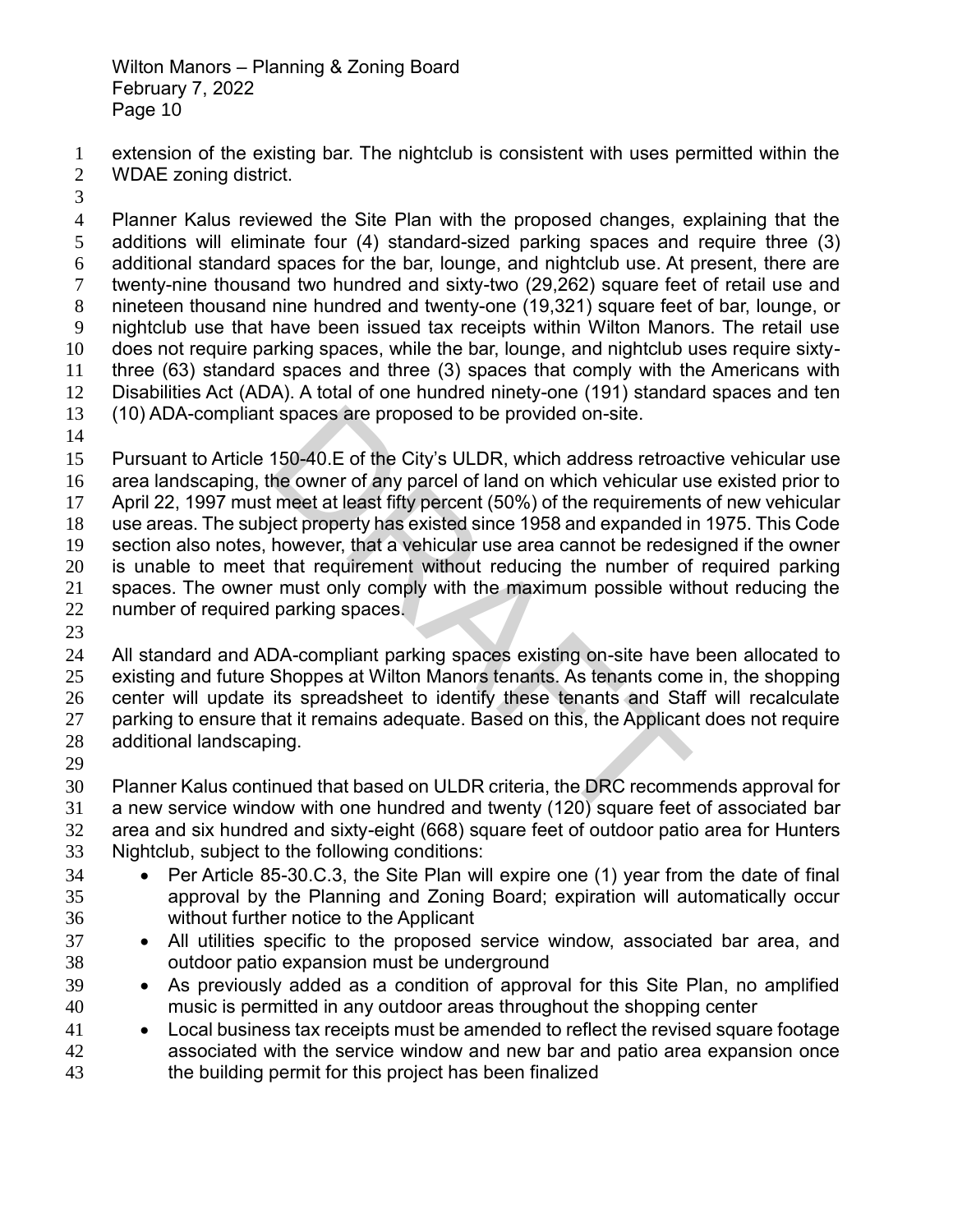survey prepared by Daniel Selac, with a receipt date of January 25, 2022 Planner Kalus reviewed the outstanding conditions approved with previous Site Plans SP 17-09, SP 19-03, and SP 17-14, explaining that these conditions remain in effect and must be completed. These conditions are listed in the Staff Report, along with the development orders associated with each of the Site Plans. They include: • SP 17-09, original Site Plan including renovations to the façade, pedestrian walkway, and improvements to the seating area at the rear of the building, with associated landscaping: **b Reference original landscaping plans submitted for this site, including a**  reference to trees • SP 19-03, previous patio expansion application: 15 o No amplified music **16 o** All conditions of approval associated with previous Site Plan must be met, **including but not limited to pedestrian access from Wilton Drive and** 18 referencing the plans 19 • SP 17-14, most recent Site Plan approved prior to today's Application for the entire Shoppes at Wilton Manors: **b** Site Plan expires roughly one year from approval and Applicant will not be **provided notice**  o Underground utilities are required to service the project **b 24** o Landscaping buffer required with a minimum hedge height at installation of twenty-four (24) inches o Permit shall be applied for within ninety (90) days of development order o Irrigation plan must be submitted in conjunction with the first building permit **28 b**  $\circ$  All conditions of approval from previous Site Plans remain in effect  $\degree$  O Work shall be completed within ninety (90) days of the issuance of a deferral permit o References to all plans and any green building requirements o Per Article 85-30, prior to issuance of a building permit, temporary CO, or CO, the Community Development Services Director shall determine if Site explores these these these these application:<br>
The approval associated with previous Site F<br>
Filing but not limited to pedestrian access from<br>
Incing the plans<br>
Cost recent Site Plan approved prior to today's Applic<br>
Wilto

1 • Recognizing the plan submitted with this project, Site Plan approval is granted based on the Site Plan prepared by Charles Mitchell, P.A., Engineer, and the

- Plan review is required, including but not limited to modifications of the three Site Plans o Landscaping for buffer area behind Building Two (2) shall be applied for within ninety (90) days and curbing and landscaping buffers shall be permitted within ninety (90) days of issuance of permit
- **39** Conditions related to drainage and recommendation of recorded plat
- o Condition that additional ground cover, shrubs, and trees must be placed around the perimeter of the base of the free-standing sign, with at least two horizontal layers of landscaping shrubs up to two (2) feet in height and trees with a minimum height of two-thirds (2/3) of the vertical space below the signage; permits shall be applied for within ninety (90) days of the development order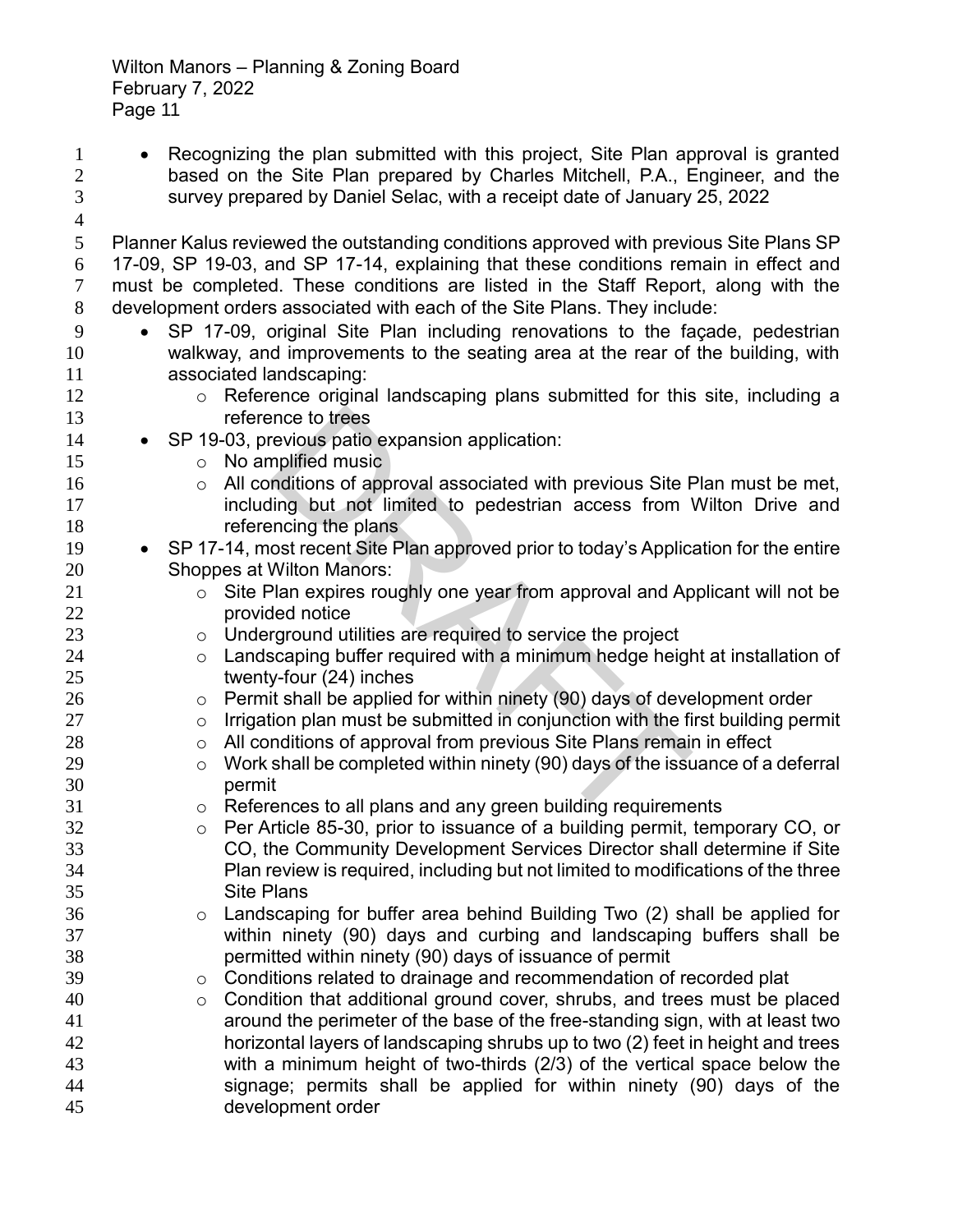| $\mathbf{1}$        | Property owner must submit an updated tenant parking allocation<br>$\circ$                                                                   |
|---------------------|----------------------------------------------------------------------------------------------------------------------------------------------|
| $\overline{2}$      | spreadsheet in conjunction with the approval of all new local business tax                                                                   |
| 3                   | receipts for the parcel                                                                                                                      |
| $\overline{4}$<br>5 | Provide testable backflow devices for the buildings<br>$\circ$<br>Condition limiting the loading/unloading and opening/closing of containers |
| 6                   | $\circ$<br>building materials between 7 a.m. and 7 p.m.                                                                                      |
| $\tau$              | Landscaping materials must comply with Article 150 of ULDR                                                                                   |
| 8                   | $\circ$<br>Colors provided for the building are for illustrative purposes only<br>$\circ$                                                    |
| $\mathbf{9}$        |                                                                                                                                              |
| 10                  | <b>Questions for Staff</b>                                                                                                                   |
| 11                  | Board Member Ferraro requested clarification of the meaning of the recommendations                                                           |
| 12                  | and conditions reviewed. Planner Kalus explained that these are recommendations and                                                          |
| 13                  | conditions associated with development orders for the site, some of which have been                                                          |
| 14                  | completed. She further clarified that the first Site Plan proposed improvements to the                                                       |
| 15                  | pedestrian walkway and outdoor seating for Alibis, while the second Site Plan was for the                                                    |
| 16                  | patio expansion at Hunters Nightclub and noted that conditions from the first Site Plan                                                      |
| 17                  | remain in effect. The last Site Plan addresses the new building and outparcel, which                                                         |
| 18                  | required more extensive conditions of approval.                                                                                              |
| 19                  |                                                                                                                                              |
| 20                  | As of today's date, a building permit has been issued for the pedestrian walkway and                                                         |
| 21                  | improvements to outdoor seating for Alibis, as well as for the parking lot behind Building                                                   |
| 22                  | Two. The Applicant applied for a building permit for the landscaping associated with the                                                     |
| 23                  | back parking lot, which serves as a buffer, and landscaping associated with the pedestrian                                                   |
| 24                  | walkway. These permits were reviewed by Staff and have been approved, although no                                                            |
| 25                  | building permit has been issued thus far, as the Applicant has not picked up the permit.                                                     |
| 26                  |                                                                                                                                              |
| 27                  | Another condition that has been satisfied for SP 17-14 required that the existing dumpster                                                   |
| 28                  | behind Building Two be either repaired or replaced. This permit was issued and received.                                                     |
| 29                  |                                                                                                                                              |
| 30                  | Board Member Ferraro recalled that during the early phase of his tenure on the Board,                                                        |
| 31                  | there had been discussion of conditions not met by the property owner, which meant                                                           |
| 32                  | Hunters Nightclub could not proceed at that time. The Board had drawn a distinction                                                          |
| 33                  | between the owner's property and Hunters Nightclub. Planner Kalus confirmed that                                                             |
| 34                  | Hunters is not held responsible for conditions not met by the property owner, pointing out                                                   |
| 35                  | that all conditions of approval specifically related to the patio expansion, landscaping, and                                                |
| 36                  | bollards have been satisfied by the Applicant.                                                                                               |
| 37                  |                                                                                                                                              |
| 38                  | Mr. Espinal noted that the sidewalk from Wilton Drive, the patio for Alibis, and the                                                         |
| 39                  | landscape buffer are all currently under construction.                                                                                       |
| 40                  |                                                                                                                                              |
| 41                  | Vice Chair Molinet commented that he would like to support the Application, but was                                                          |
| 42                  | concerned that the owner of the subject property should be held accountable. He                                                              |
| 43                  | emphasized the necessity of ensuring conditions of approval are met on a timely basis,                                                       |
| 44                  | and noted that while the property has received some extensions at the state level, it                                                        |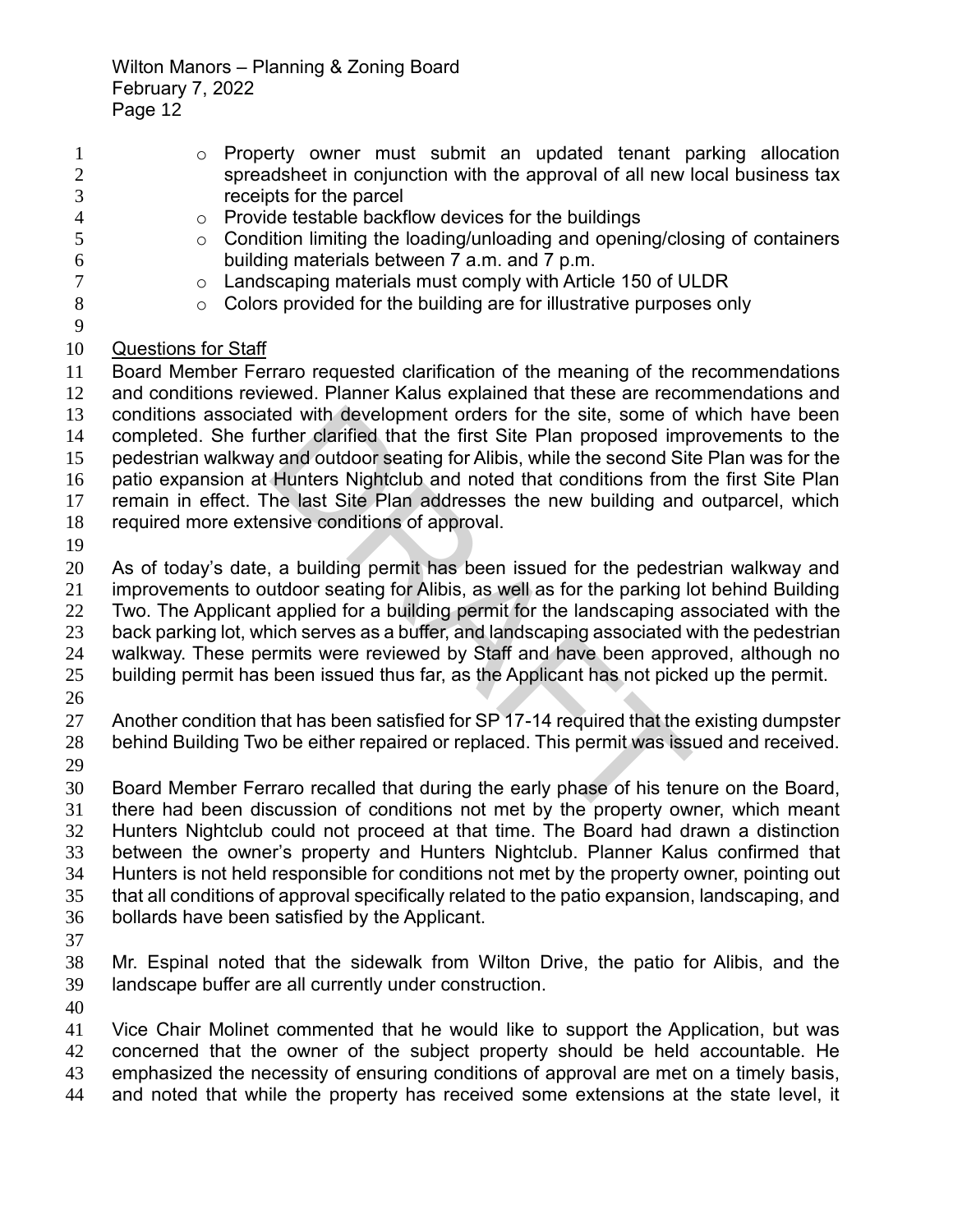seemed insufficient work was being done. He requested that Mr. Espinal provide a timeline in which these conditions will be met.

 Mr. Espinal replied that in March 2020, the outparcel was approved and the Applicant had plans and pricing for this part of the project; however, these were disrupted by the beginning of the COVID-19 pandemic. The owner came to agreements for businesses affected by the pandemic, only one of which failed during this time frame. He emphasized that the owner was using his own money to keep the buildings up through interest payments and amortization, which meant there were no funds available at the time to meet the required conditions. In 2021, work resumed on the subject property, and in 2022 conditions appear to have stabilized, which means the owner can proceed with improvements including the walkway and the landscape buffer.

 Vice Chair Molinet asked if the owner would commit to a timeline for the completion of these improvements and conditions moving forward. Mr. Espinal replied that the Alibis patio will be poured later in this week and work will begin on the landscape buffer next week. He hoped to complete the work by the end of March 2022, but cautioned that delays and supply chain interruptions are still a problem.

 Vice Chair Molinet asked if there are any outstanding conditions other than those just listed. Planner Kalus stated that no permit has been issued thus far for the landscaping associated with the buffer and the pedestrian walkway. Mr. Espinal advised that this permit has been approved and the general contractor has not yet picked it up. He did not anticipate any further delays associated with this permit.

 Vice Chair Molinet also addressed the condition prohibiting amplified music from the subject parcel, noting that he regularly hears music from Hunters Nightclub while in the parking lot. Planner Kalus explained that a special event permit is issued through a separate process, and reiterated that the condition regarding amplified music was a previous condition for the site. If there is amplified music unrelated to a special event, it constitutes a violation of the condition and could be addressed by Code Enforcement. asked if the owner would commit to a timeline for<br>ts and conditions moving forward. Mr. Espinal repl<br>d later in this week and work will begin on the land<br>complete the work by the end of March 2022, but cau<br>terruptions are

 Chair Safaty asked if sidewalk improvements were a condition of SP 17-09, which was the original 2017 Application for work on this site. Planner Kalus confirmed this. Chair Safaty also addressed SP 17-14, asking if the building permit associated with this Application has expired. Planner Kalus replied that expiration occurs one (1) year after a development order has been issued. Attorney Cirullo noted, however, that there may be extensions related to Declarations of Emergency under Florida Statutes, and conditions under the previous Site Plans are presumed to remain open for this reason.

Chair Safaty remarked that while Hunters Nightclub is an important part of the community,

there should be some accountability for the property owner to ensure that they comply

with developmental orders in a timely manner. He added that from 2017 to 2022, the site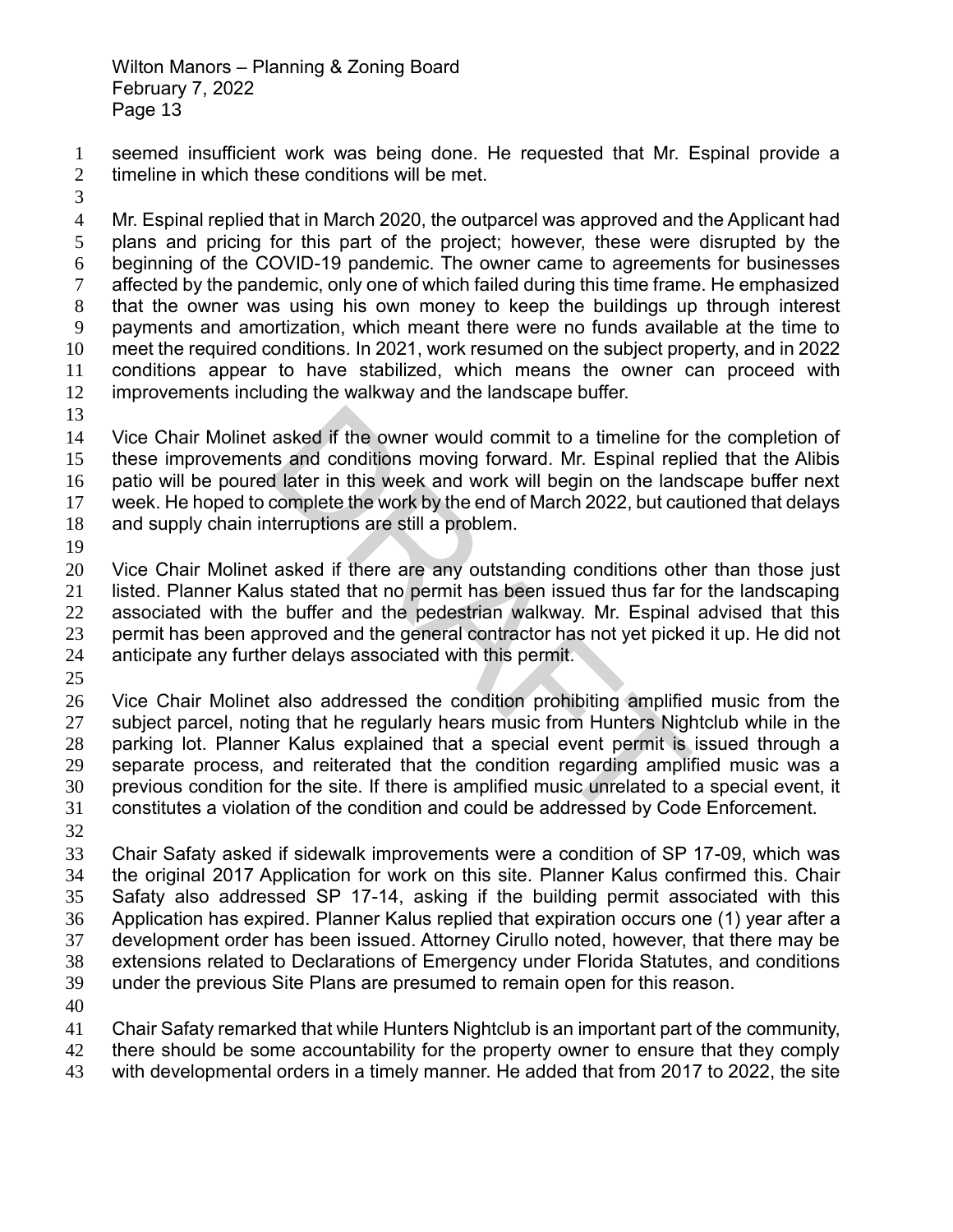has not yet improved its sidewalk. The Chair wished the record to reflect that the property owner must comply with these outstanding items.

 Board Member D'Arminio asked if the owner has applied for any six (6)-month extensions to the Site Plan. Planner Kalus replied that there have been no such requests. Board Member D'Arminio asked if the prohibition on amplified music is part of the City's Code. Director Moore confirmed this was the case and amplified music is not permitted at any time. The City's Noise Ordinance defines decibel levels that may not be exceeded. This Ordinance applies to both residential and commercial properties. Board Member D'Arminio addressed parking, stating that the Staff Report for this Item

 refers to two hundred and one (201) parking spaces provided while Code requires only sixty-six (66) standard and ADA-compliant spaces. Planner Kalus advised that this

 calculation is based on business tax receipts issued for businesses on the property. Because the outbuilding has not been completed and there is no tenant for that space,

- this affected the parking requirement calculation.
- 

 Board Member D'Arminio referred again to the Staff Report, requesting more information on the calculation of parking spaces. Planner Kalus explained that at present, there are two hundred and twenty-two (222) standard and ten (10) ADA-compliant spaces. Based upon the approval of the Site Plan, including approval of the outparcel, this requirement

was reduced to one hundred and ninety-five (195) standard and six (6) ADA-compliant

spaces. Hunter's Nightclub plans to eliminate four (4) parking spaces. The ten (10) ADA-

compliant spaces include spaces for the outparcel. Board Member D'Arminio proposed

- that the Staff Report be modified to reflect this information.
- 

 Board Member Theisen recalled that the condition prohibiting amplified music was added because when a previous Site Plan for the patio was approved, residents had come forward requesting that this noise be limited. He asked if there have been any noise complaints made for the property since that time. Planner Kalus replied that she did not know if there were any such complaints. dard and ADA-compliant spaces. Planner Kalus<br>d on business tax receipts issued for businesses<br>ilding has not been completed and there is no tena<br>rking requirement calculation.<br>Trainio referred again to the Staff Report, re

 Director Moore stated that enforcement of compliance is done through Code Enforcement, which has gone to the subject property to ensure its requirements are being met. If the property does not meet these requirements, Code Enforcement cases are opened. In relation to the Site Plan, the City is bound by regulations requiring one (1) year for expiration, as well as the Governor's Emergency Orders related to the COVID-19 pandemic. Because the City is no longer under the Governor's Orders for the extension, deadlines are currently in effect and must be met by the property owner. If they do not meet the required regulations set forth in the Site Plan, this issue will go forward to the Special Magistrate as a violation of development order.

 Board Member Theisen asked if the owner's failure to meet the required conditions could negatively affect the applying tenant. Director Moore replied that this is possible. She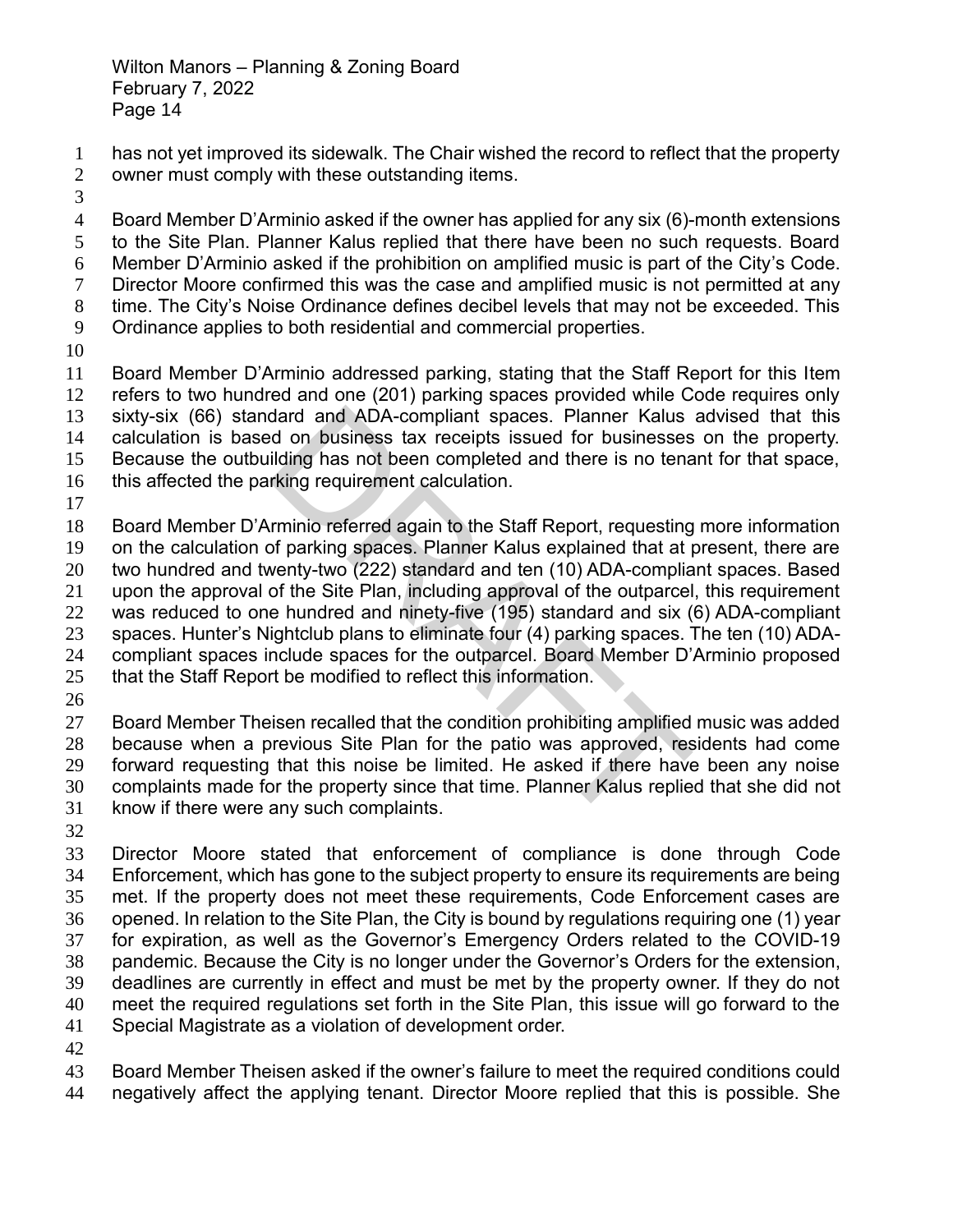- further clarified that all previous permits submitted by Hunters Nightclub have been finalized: it is the outstanding conditions of approval that are negatively affecting the
- proposed project.
- 

 Vice Chair Molinet stated that he did not feel the COVID-19 pandemic was an appropriate excuse for the lack of a patio that was approved five (5) years ago. He added that the Special Magistrate process levies fines on the property owner rather than on the tenant. He emphasized the importance of accountability.

 Mr. Espinal stated that the property owner purchased the property three (3) years ago rather than five (5). They plan to both improve the parking lot and work on the outparcel at the same time. He also noted that work in a parking lot can be disruptive to tenants' sales. Vice Chair Molinet reiterated that the parking lot improvements are a safety issue,

and concluded that all parties need to meet their responsibilities.

- 
- Public Comments
- At this time Chair Safaty opened public comment.
- 

 Ray Carrier, 2048 NE 6 Terrace, advised that his single-family residence is adjacent to the project. He was enthusiastic in his support for Hunters Nightclub, and had a good relationship with its owner as well as the property owner. He concluded that he would like to see more public outdoor plaza space created, and urged the City to look at its Noise Iolinet reiterated that the parking lot improvements and parties need to meet their responsibilities.<br>
NE 6 Terrace, advised that his single-family resider<br>
senthusiastic in his support for Hunters Nightclub<br>
owner as well

- Ordinance, pointing out that his property was not negatively affected by the pandemic.
- 
- Mark Seymour, 2301 Wilton Drive, advised that he is looking forward to potential outdoor events at Hunters Nightclub and thanked the City for their support.
- 

 With no other individuals wishing to speak at this time, Chair Safaty closed public comment.

 Board Member Walker made a **motion**, seconded by Vice Chair Molinet, to approve SP 21-07, with all the conditions. In a roll call vote, the **motion** passed unanimously (7-0).

# **VII. STAFF COMMENTS**

 Director Moore reported that the City's Economic Development Division has retained consultant Redevelopment Management Associates (RMA) to conduct an analysis of the City's current market and real estate conditions, as well as to strategically position and brand its major corridors for growth. These corridors include Oakland Park Boulevard, Andrews Avenue, Dixie Highway, NE 26 Street, and Wilton Drive. The analysis, combined with stakeholder input, will help guide the City's branding and marketing strategy to enhance economic development along these major commercial corridors.